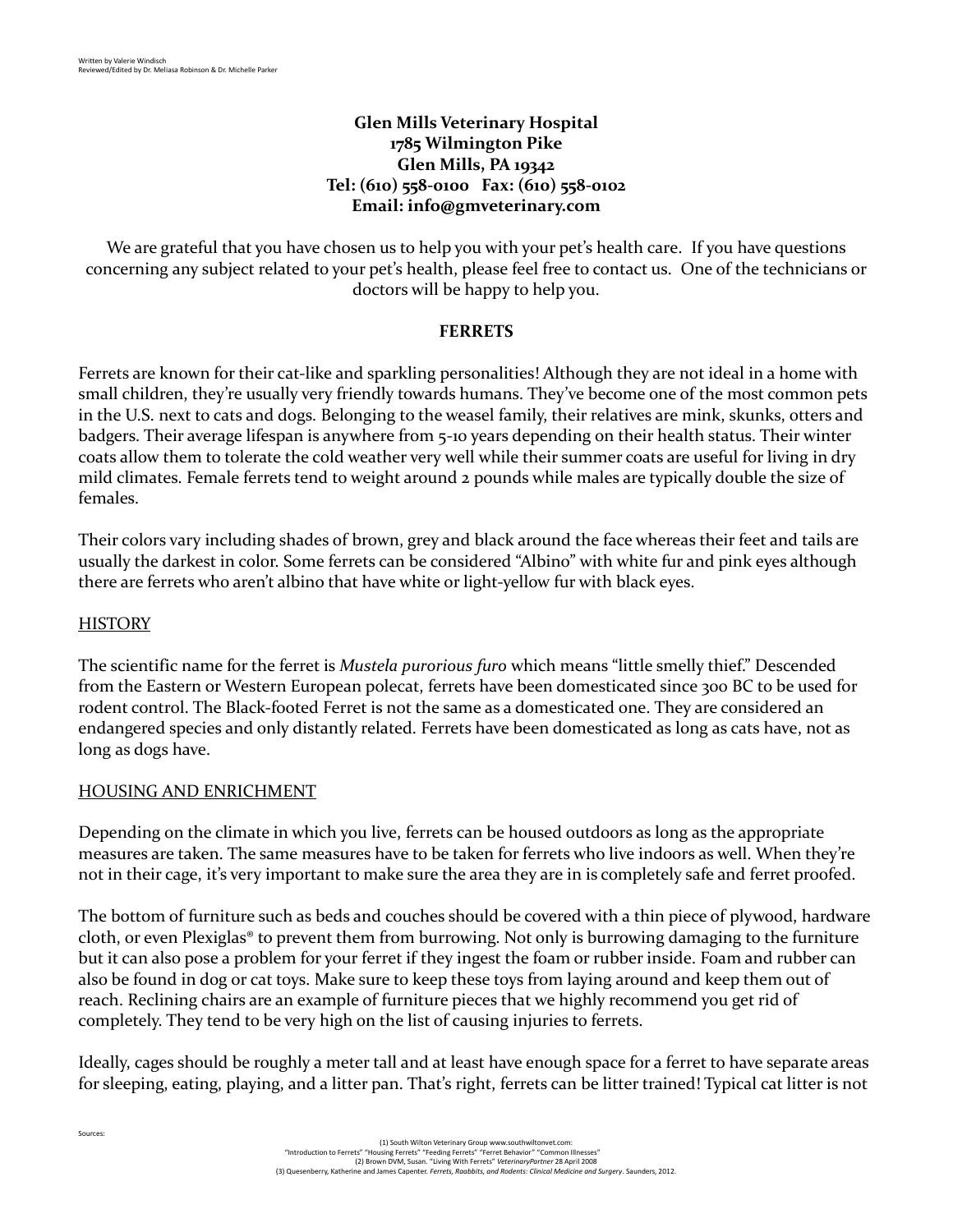recommended for ferrets but rather a pelleted or shredding bedding is preferred. Also, they tend to use the bathroom in corners or where there is a vertical surface.

Be sure to give your ferret plenty of enrichment as it is very important to them. DIY toys such as PVC pipes are a great use of tunnels for them to play in. Another at-home option are digging boxes. Ferrets love to dig and burrow as mentioned before so creating a specific area/toy for them to dig and bury in gives them much joy. You can make a digging box by filling a plastic container with sand or rice and cutting a hole in the lid that's big enough for the ferret to crawl in but small enough to keep the contents inside.

## BEHAVIOR

Ferrets love outsmarting their owners and tend to set the rules of the house including establishing their territory and taking stuff that doesn't belong to them. They love to explore and hunt, especially in pairs. When they're not full of energy, they love curling up in a warm place like their owner's lap. They tend to sleep 18-20 hours of the day with a couple short bursts of activity throughout the day.

When they're not sleeping or playing, their high metabolism forces them to eat. Ferrets will wake up every few hours just to eat for a couple minutes; this is after shivering for up to 20 minutes to increase their body temperatures from their sleep.

Ferrets tend to have a reputation for curiosity and investigating things they are not supposed to which leads them to accidents in the household. This is why it is super important not to leave your ferret unsupervised when he or she is out-and-about playing. Be cautious when closing any doors of appliances or cabinets as they tend to nestle in areas such as these.

Ferrets have many behaviors related to play and play "hunting" which confuse or even frighten people unfamiliar with ferret body language. The most common action is the "war dance," where the ferret arches his back, throws his head back with teeth bared, fluffs up his tail, and maniacally bounces forward, backwards and sideways. As crazy as your ferret may seem, it is simply a form of play. If you imitate him, he will get even more excited and start chasing you, stop suddenly, turn and run inviting you to now chase them.

Ferrets don't realize that humans don't have thick fur like they do so if/when they bite or nip too hard during play, do what comes natural to you and yelp in pain. Once they recognize that what they did was painful to us, they tend to change the way they play with us as to not cause damage.

## DIET

Sources:

Ferrets are truly carnivorous. To meet their nutritional requirements, they have to consume animal tissue. They're designed to eat small, whole prey items. Fruits and vegetables are not as significant to a ferret's diet as they are to a human's diet. Because of their high metabolism and short GI tract, they need a diet highly concentrated in fat and high-quality protein with minimal carbohydrates. The food should contain roughly 30-35% protein and 20% fat.

We recommend exposure to a variety of foods early as ferrets tend to be very picky when it comes to what they eat. A combination of whole prey (cooked, human-grade meet) weekly and dry kibble daily split into 3- 4 meals. Vitamin supplements are not necessary as long as the ferrets are being fed a high-quality diet. Some